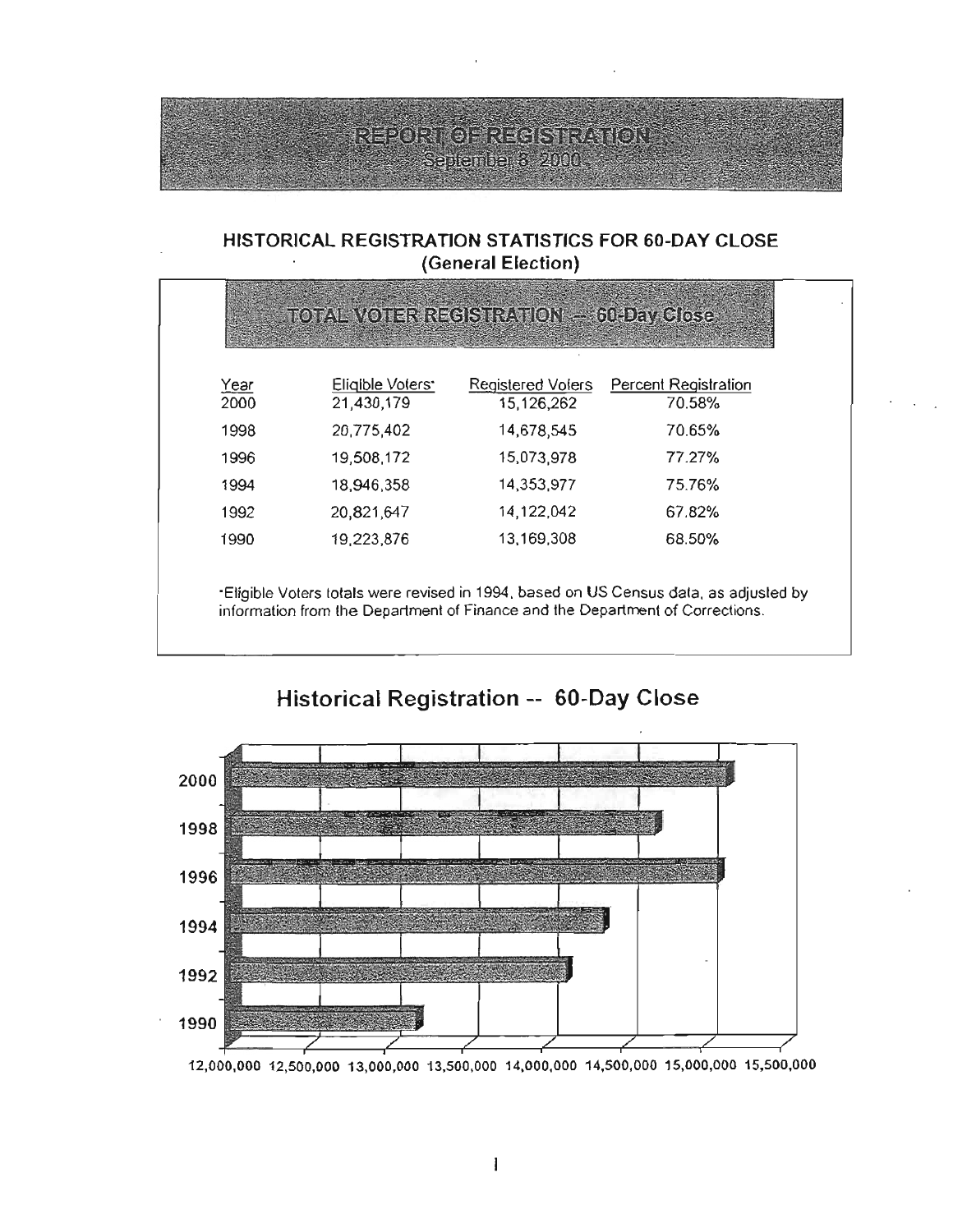|      |              |                       |       |       | REGISTRATION BY ROLLING ALL PARTY STOLEN Glose      |                                 |
|------|--------------|-----------------------|-------|-------|-----------------------------------------------------|---------------------------------|
|      | Year Dem Rep |                       | Other |       | Declined Democratic Republican<br>to State Counties | Counties                        |
| 2000 |              | 45.5% 34.9% 5.9%      |       | 14.2% | 27                                                  | 31                              |
| 1998 |              | 46,7% 35.6% 5.2%      |       | 12.5% | 30                                                  | 28                              |
| 1996 |              | 46.9% 36.7% 7.1%      |       | 11.1% | 34                                                  | 24                              |
| 1994 |              | 48.9% 37.2% 3.5%      |       | 10.3% | 40                                                  | 18                              |
| 1992 |              | 46.8% 39.6% 3.6%      |       | 9.7%  | 43                                                  | 15<br>$\mathbf{r} = \mathbf{r}$ |
|      |              | 1990 49.6% 39.1% 2.1% |       | 9.0%  | 44                                                  | 14                              |

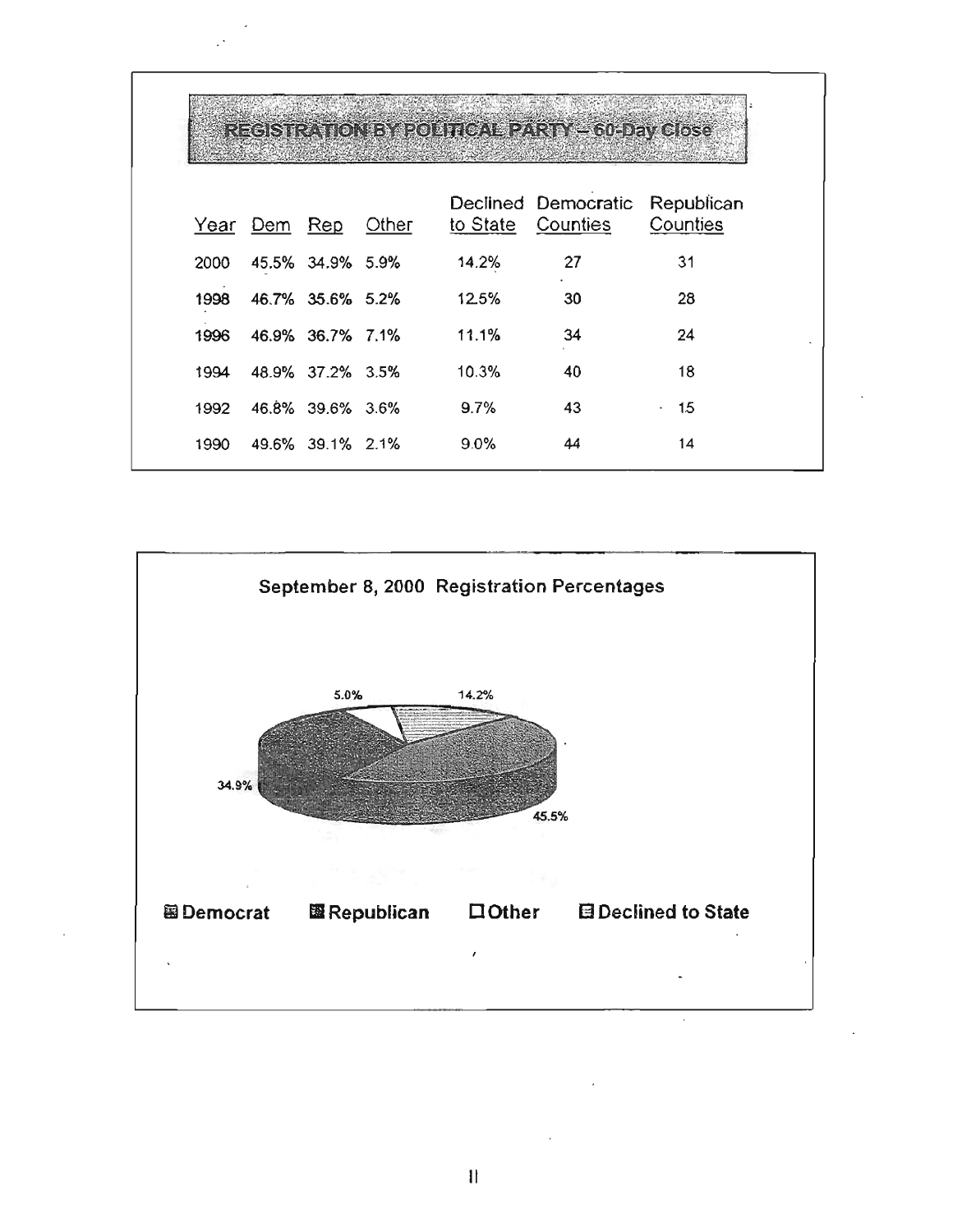## September 8, 2000 Report of Registration

#### **TRENDS:**

Since the October, 1998 (60-Day) Report of Registration:

- the percentage of total registration in the state has increased from 69.26% to 70.58%
- $\bullet$  registration in the qualified political parties has declined from 85.35% to 84.87%;
- registration in the Democratic party declined from  $46.16\%$  to  $45.54\%$ ;
- registration in the Republican party increased from 34.87% to 34.95%
- the number of voters who have declined to state has increased from 13.71% to 14.23%; and
- since 6/19/95 (when NVRA began) through August 31, 2000, 7,313,500 people have registered or reregistered in conjunction with "Motor Voter"



## **NVRA Registrations**